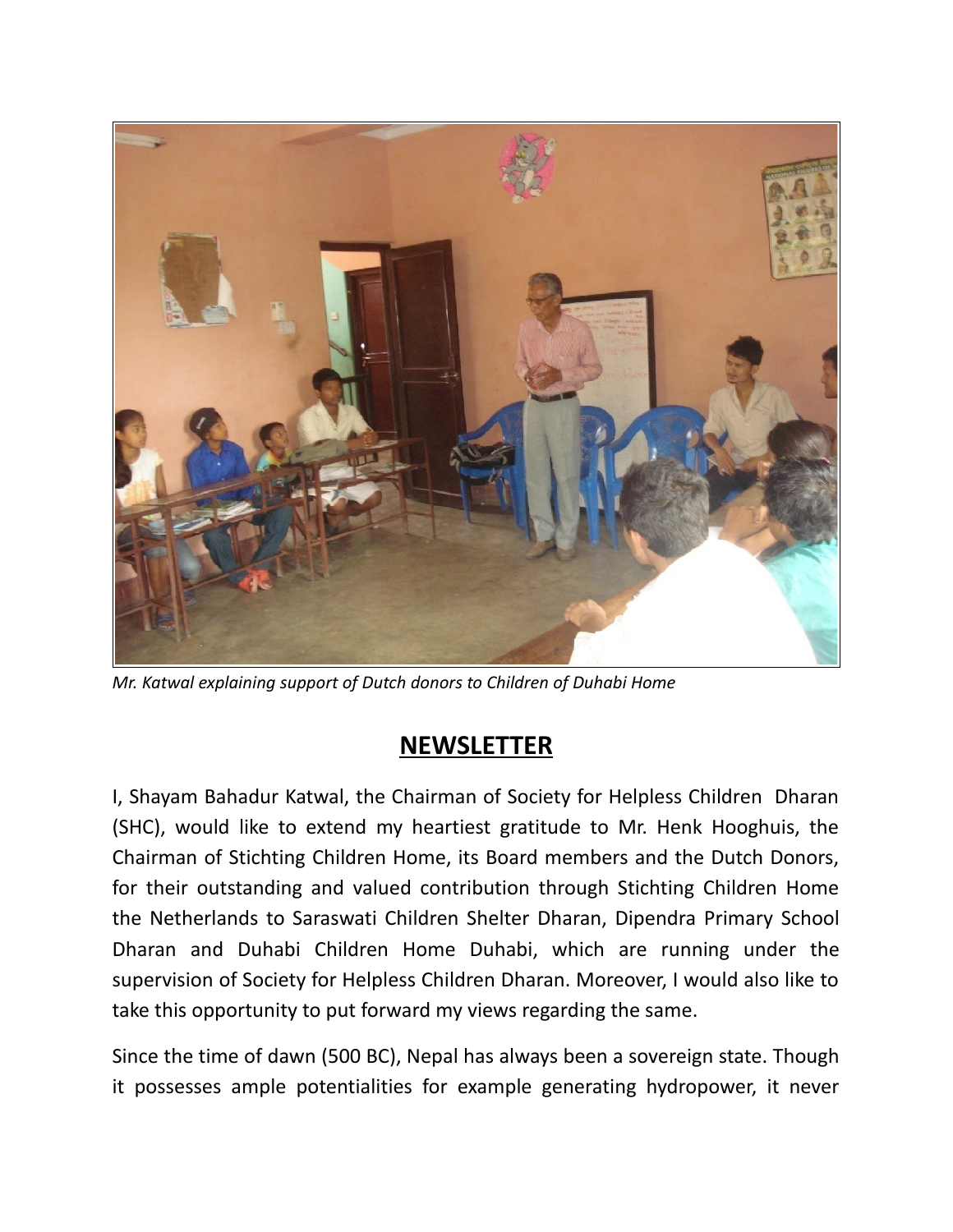developed as expected due to the centralization policy of the government. Even after the establishment of democracy (in 1990 AD) in the country, the situation didn't improve rather it went from bad to worse. Unstable governments and the Maoist insurgency (1996-2006) almost put a damper in the development of the nation. Approximately 20,000 of people were killed and many more were badly injured and handicapped. Many people have disappeared ever since. Children were also badly affected and many of them lost their parents making many children orphan and helpless. Since the Constitutional Assembly (elected in 2008 AD) got dissolved (2012 AD) without drafting the constitution in its four year tenure, the possibility of a new constitution still seems uncertain. It has given birth to the speculations that Nepal is heading towards a failure state. So, the fate of the children who were badly affected also seems uncertain.

It is a very tough and challenging task to attain speedy development in a backward and less conscious community without skilled manpower. However, it is indeed a matter of great happiness that the children of our children's homes-Saraswati Children Home, Duhabi Children Home as well as Dipendra Prmary School- have developed well under these difficult circumstances. In this context, the contribution of the Dutch volunteers is very important and the SHC is determined to utilize the donations for the maximum benefit of the children.

The government of Nepal has not taking any responsibility towards our Children Homes and only granted a minimal contribution to Dipendra School and it is clear that there is no such possibility in the near future also. Under such circumstances, the condition of the children homes and school will surely degrade rapidly without the generous contribution of the Dutch donors. Hence we hope and request you all to continue your help until the children homes and school become self sustainable.

In the near future we need your contribution not only for the exploitation of the children's homes and school, but also to complete the construction of the school and protection and maintenance of Duhabi Home.

It is my sincere concern to be transparent and honest in every cent we expend and every work we do. I strongly believe that where there is transparency, there